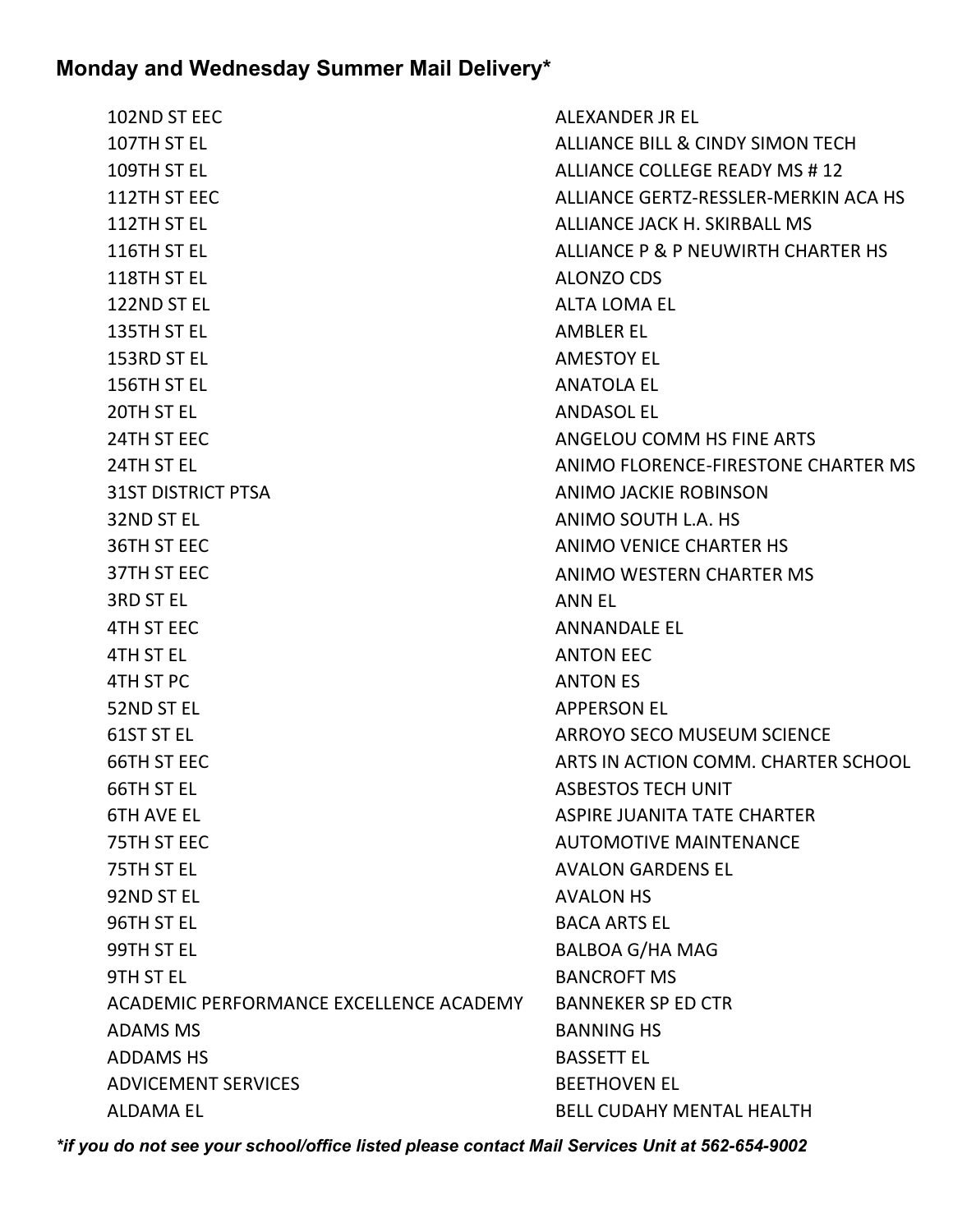BELL HS BELLINGHAM EL BELMONT SERVICE CENTER BELMONT HS BELVEDERE MS BERNSTEIN HS BERNSTEIN HS STEM BERT CORONA CHARTER BERTRAND EL BETHUNE MS BEYOND THE BELL EAST BEYOND THE BELL SOUTH BEYOND THE BELL WEST BEYOND THE BELL-NORTH BIRDIELEE V BRIGHT EL BIRMINGHAM HS BLYTHE EL BOYLE HEIGHTS HS BOYS ACADEMIC LEADERSHIP ACAD BRADLEY EEC BRAINARD EL BROAD EL BROADOUS EL BROADOUS H EEC BROADWAY EL BROOKLYN AVE EEC BROOKLYN AVE EL BUCHANAN EL BUDLONG EL BURBANK EL BURBANK MS BURROUGHS MS BUSHNELL WAY EL CALABASH EL CAMINO NUEVO CH ACADEMY CAMINO NUEVO HIGH SCHOOL MIRAMAR CANFIELD EL CANTARA EL

CARLSON HSP SCH CARPENTER COMMUNITY CHARTER CARSON-GORE ACA OF ENV STUDIES CARTHAY CENTER EL CASTELAR EEC CASTELAR EL CASTELLANOS CHARTER EL CASTLE HTS EL CASTRO MS CDS JOHNSON CDS TRI C CELERITY NASCENT CHTR SCH CENTRAL HIGH CENTRAL SHOPS MUSIC CENTURY PARK EL CHAMPS CHARTER HS CHANDLER EL CHAPMAN EL CHARNOCK ROAD EL CHEREMOYA EL CHEVIOT HILLS HS CHIME CHARTER SCHOOL CIF LA CITY SECTION CIMARRON EL CITIZENS OF THE WORLD CHRTR #15 CITY CHARTER HS CITY OF ANGELS @ NORWOOD EEC SITE CITY OF ANGELS @ROSEWOOD EL CITY TERRACE EL CLEMENTE CHARTER SCHOOL CLEVELAND EEC CLEVELAND HS CLINTON MS CLOVER EL COHASSET EL COLDWATER CYN EL COLFAX EL COLUMBUS AVENUE EL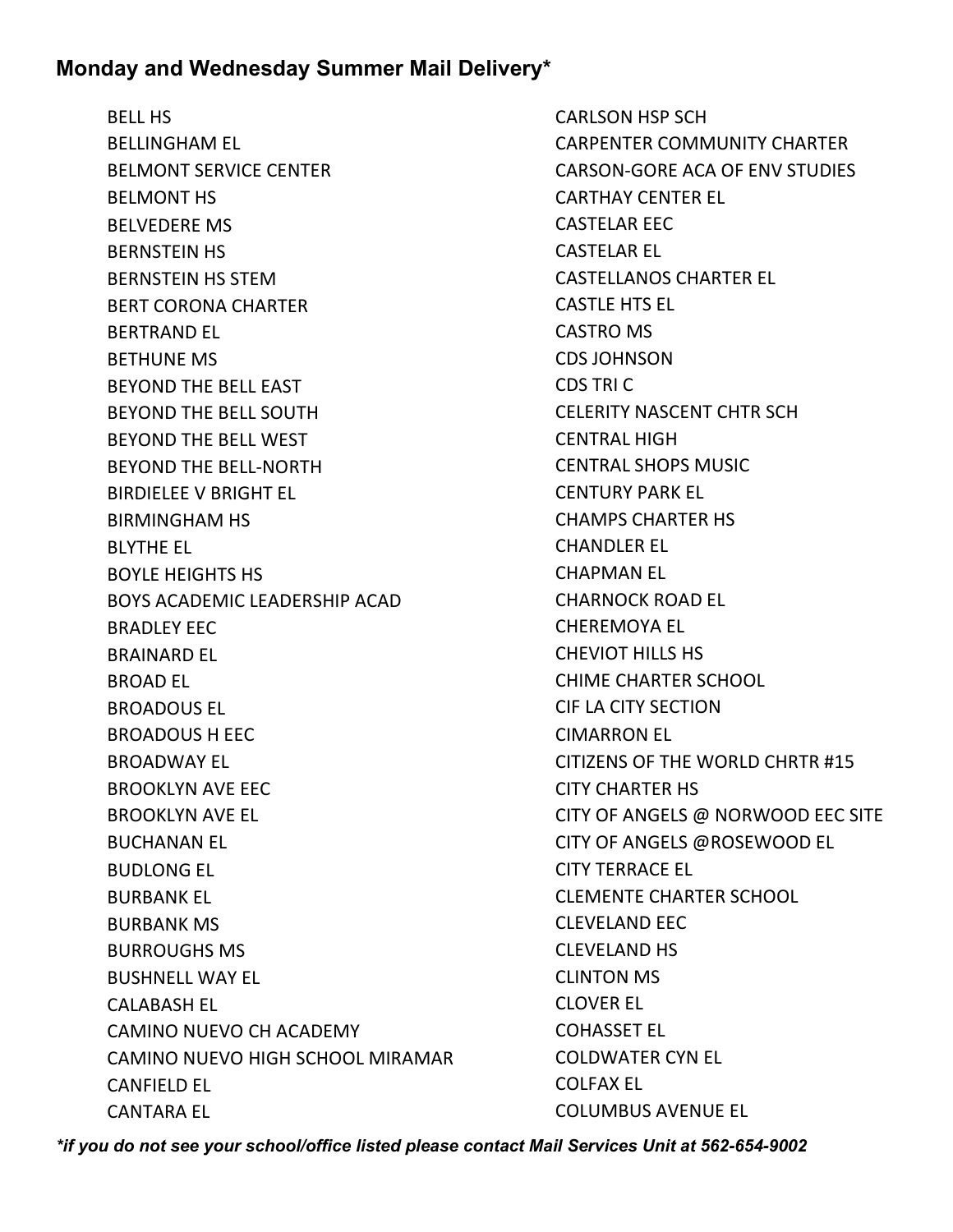COMPTON EL CONTRERAS LC-ACADEMIC LEADERSHIP COMM CONTRERAS LC-LA SCHOOL OF GLOBAL STUDIES CONTRERAS LC-SCHOOL OF BUS & TOURISM CONTRERAS LC-SCHOOL OF SOCIAL JUSTICE HS CORONA EL CORTINES HS COUGHLIN EL CRESCENT HEIGHTS BLVD EEC CRESCENT HTS ES L/A/S/J MAG CROWN PREP ACADEMY #15 DACOTAH ST EEC DAHLIA HTS EL DANIEL PEARL HS DANUBE EL DARBY EL DE LA TORRE EL DELEVAN DRIVE EL DENA EL DENKER EL DISCOVERY CHARTER PREP 2 DIST NURSING SVCS-ITINERANT DIXIE CANYON EL DOMINGUEZ EL DOWNTOWN VALUE SCHOOL DOWNTWN BUSINESS MG DOYLE CTC EAGLE ROCK EL EAGLE ROCK HS EARHART HS EARLY COLLEGE ACADEMY HS EAST VALLEY HS EDWARD ROYBAL LC EL CAMINO REAL HS EL ORO EL ELEM & SECONDARY CDS ELIZABETH LEARNING CTR ELLEN OCHOA LC

ELLINGTON HS EMELITA EL ENADIA EL ENCINO EL ERWIN EL ESCALANTE EEC ESCALANTE EL ESCUTIA PC ESHELMAN EL ESPERANZA EL ESTHER COLLINS EEC ESTRELLA EEC ESTRELLA EL EUCLID EL EVANS SERVICE CENTER FAIR AVE EEC FAIR AVE EL FAIRFAX HS FENTON AVENUE SCHOOL FENTON PC FISHBURN EL FLEMING MS FLOURNOY EL FORD BLVD EL FOSHAY HEALTH CLINIC FOSHAY LEARNING CENTER FRANKLIN HS FREMONT HS FRIES EL FROST MS GALA ACADEMY GARCETTI LEARNING ACADEMY GARDEN GROVE EL GARDENA EL GARDNER EL GARFIELD HS GARVANZA EL GARZA PC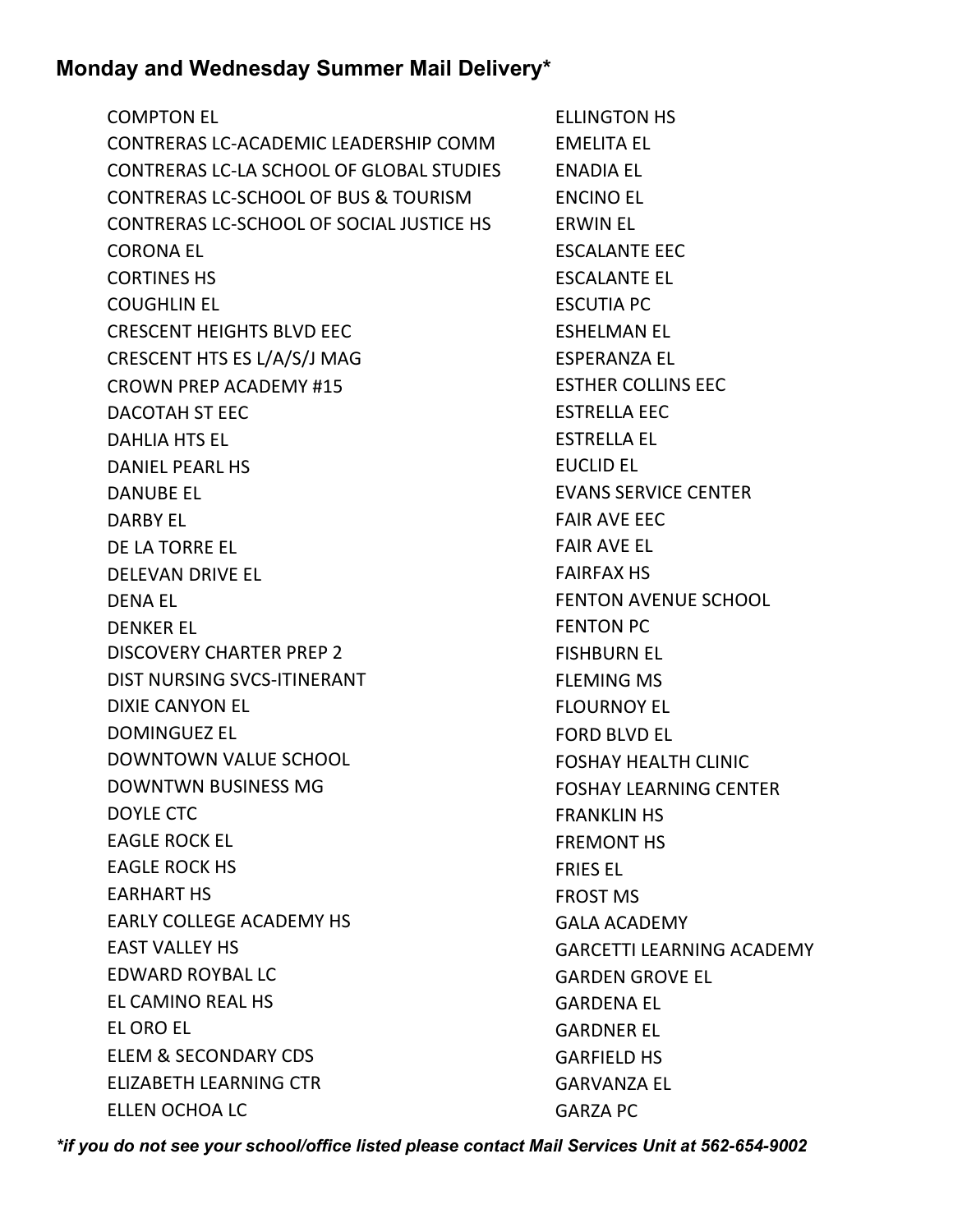GAULT EL GLOBAL EDUCATION ACADEMY EL GOMPERS MS GRANADA EL GRANADA HILLS H S GRANADA HILLS SCI MAT CNTR GRAND VIEW EL GRANT EEC GRANT EL GRANT HS GRAPE EL GRATTS EEC GRATTS EL GREY HS GRIFFITH JOYNER EL GRIFFITH MS GULF EL HALE MS HAMASAKI EL HAMILTON HS HAMLIN EL HANCOCK PARK EL HARBOR CITY EL HARBOR TEACHER PREP ACADEMY HS HARRISON EL HARRY BRIDGES SPAN SCHOOL HASKELL EL HAWAIIAN EEC HAWAIIAN EL HAWKINS HS HAYNES EL HELIOTROPE EL HENRY MS HESBY OAKS SCHOOL HIGH TECH LA MS HIGH TECH LA HIGHLAND PARK HS HILDA L. SOLIS LEARNING CENTER

HOLLENBECK MS HOLLYWOOD PC HOLLYWOOD HS HOMELESS EDUCATION BRANCH HOPE HS HOPE ST EL HUERTA EL HUGHES EL HUGHES PSYCHOLOGICAL FILES HUGHES SPEECH & LANGUAGE HUMPHREYS EL HUNTINGTON PARK EL ICEF INNOVATION L.A. CHARTER INDEPENDENCE HS INSPECTION SECTION IVY BOUND MATH SCI & TECH JONES PC JORDAN HS JUSTICE EL KAHLO HS KENNEDY EL KENNEDY HS KESTER EL KING DREW MAGNET HS KIPP L.A. COLLEGE PREP KLCS KNOLLWOOD EL L A'S BEST LA ACADEMY OF ARTS AND ENT LACES MAG LAMOTTE EL LANAI EL LANE EL LANKERSHIM EL LANTERMAN HS LARCHMONT CHARTER SCHOOL LATONA EL LAUREL EEC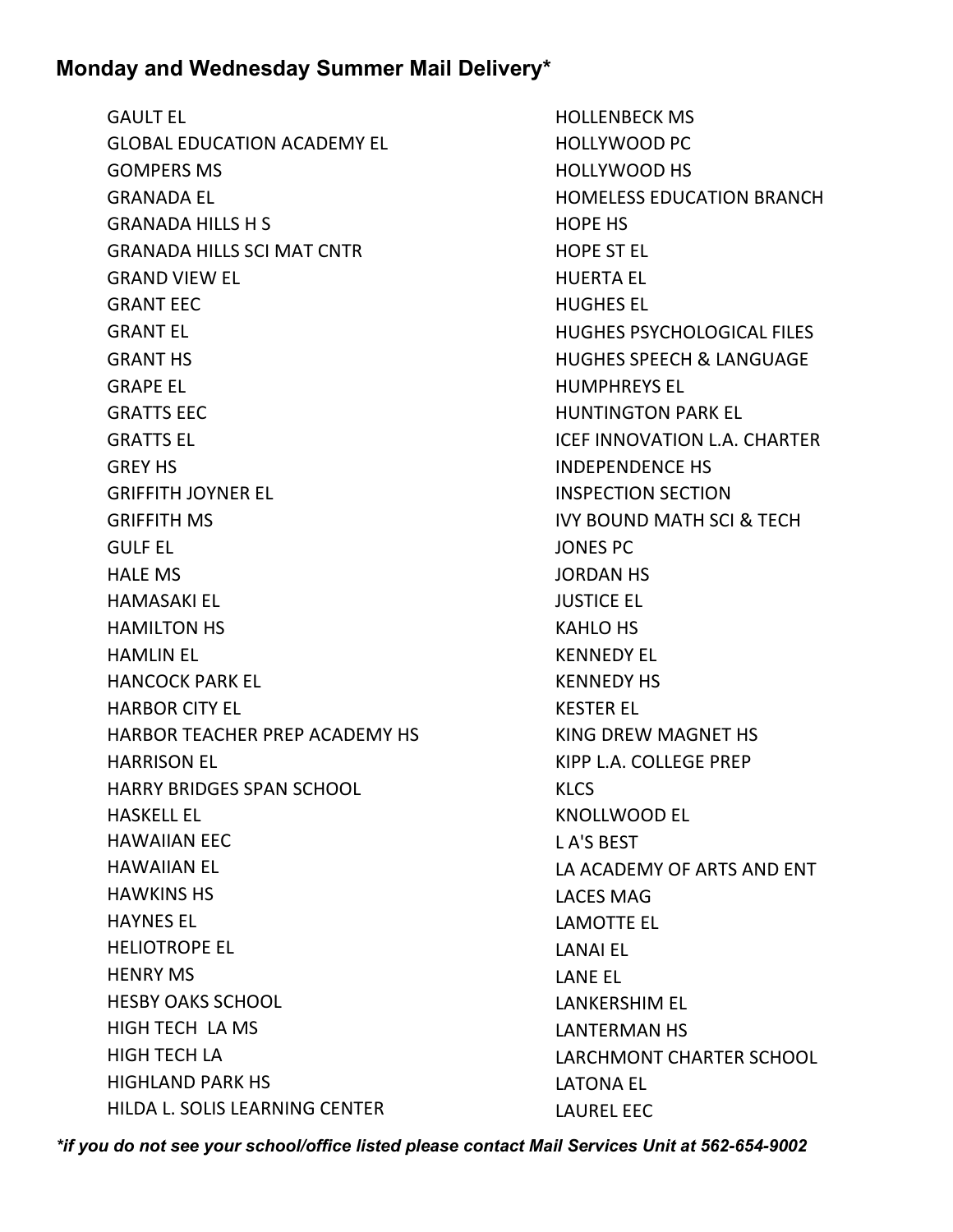LAUREL EL

LAWSON ACADEMY OF ARTS/MATH/SCIENCE LE CONTE MS LEICHMAN SP ED CTR LEICHTY MS LEMAY EL LEMAY STREET EEC LOCAL DISTRICT NORTHWEST LOCAL DISTRICT NORTHWEST ADAPTED PE LOCAL DISTRICT NORTHWEST NURSING LOCAL DISTRICT NORTHWEST PSYCH SERVICES LOCAL DISTRICT NORTHWEST SPECIAL EDUCATIC LOCAL DISTRICT SOUTH LOCAL DISTRICT SOUTH NURSING LOCAL DISTRICT SOUTH PSYCH SERVICES LOCAL DISTRICT SOUTH SP ED SERVICES LOCAL DISTRICT SOUTH SUPPORT UNIT LOCAL DISTRICT WEST LOCAL DISTRICT WEST NURSING/ PSA LOCAL DISTRICT WEST- PSYCH SERVICES LOCKE EEC LOCKE HS LOCKHURST EL LOKRANTZ SP ED CTR LOMA VISTA EL LOMITA EL LONDON HS LORENA EL LORNE EL LOS ANGELES ACADEMY MS LOS ANGELES HS LOWMAN SP ED CTR LULL SP ED CTR M & O PROJECTS UNIT CENTRAL M&O CENTRAL 1 M&O NORTH 1 MACK EL MACLAY MS

MADISON MS MAGNOLIA SCIENCE ACADEMY #1 MAGNOLIA SCIENCE ACADEMY #2 MAGNOLIA SCIENCE ACADEMY #4 MAGNOLIA SCIENCE ACADEMY #5 MAGNOLIA SCIENCE ACADEMY #6 MAGNOLIA SCIENCE ACADEMY #7 MAGNOLIA SCIENCE ACADEMY #8-BELL MAIN ST EL MANUAL ARTS HS MAR VISTA EL MARC & EVA STERN MATH & SCI MARIANNA EL MARK TWAIN MS MARKHAM MS MARVIN AVE EEC MARVIN EL MAXINE WATERS SERVICE CENTER MAYALL EL MAYWOOD ACADEMY HS MAYWOOD CENTER FOR ENRICHED STUDIES MAYWOOD EL MCBRIDE SP ED CTR MELROSE EL MELVIN EL MENLO EL MERIDIAN EEC METROPOLITAN HS MID-CITY MAGNET MIDDLE COLLEGE HS MILLER HS MILLIKAN MS MISSION HS MOHAN HS MONLUX EL MONTE VISTA EEC MONTE VISTA EL MONTEREY HS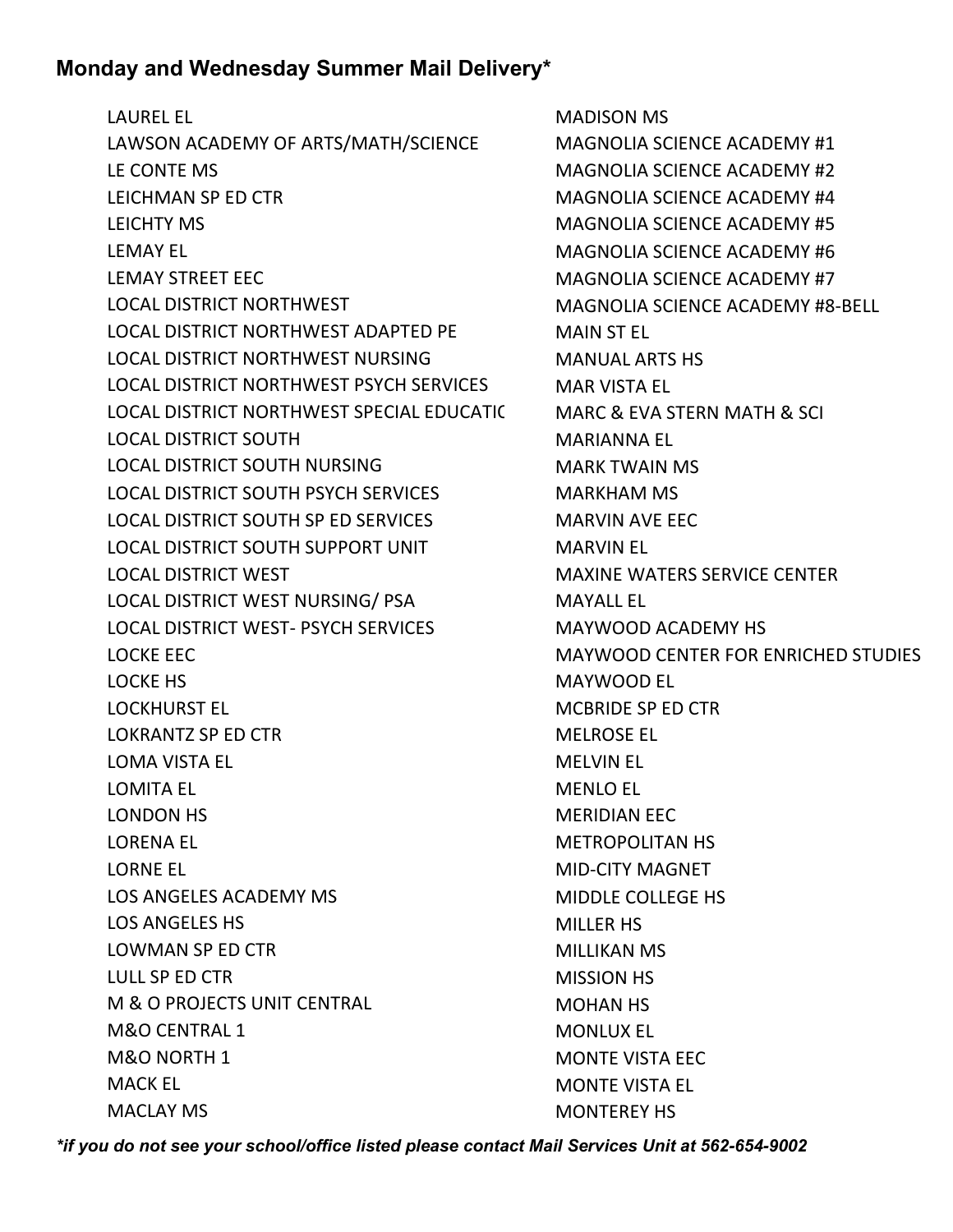MOUNTAIN VIEW EL MT GLEASON MS MT LUKENS HS MT WASHINGTON EL MUIR MS MULHOLLAND MS N.E.W. ACADEMY OF SCIENCE & ARTS NAPA EL NARBONNE HS NARBONNE HS HARTS LA NESTLE EL NEW DESIGNS NEW HORIZONS CHARTER NEW LOS ANGELES CHARTER SCH NEWCASTLE ES NEWMARK CONT. HS NIMITZ MS NO HOLLYWOOD CAS NO HOLLYWOOD HS NORMANDIE AVE EEC NORMANDIE EL NORMONT EEC NORMONT EL NORTHRIDGE EEC NORTHRIDGE MS NORWOOD EL NUEVA VISTA EL NUTRITION NETWORK ORCHARD ACADEMIES MS #2B ORCHARD ACADEMIES MS #2C ORTHOPAEDIC MED MAG HS OVERLAND EL OXNARD EL PACOIMA EEC PACOIMA EL PALMS EL PALMS MS PARA LOS NINOS CHARTER

PARA LOS NINOS GRATTS PARK AVE EL PARKS HUERTA EEC PATTON HS PEARY MS PEREZ SP ED CTR PHOENIX HS PINEWOOD EEC PINEWOOD EL PLAINVIEW EL POMELO EL PORTER MS PORTOLA MS PRESIDENT EL PROJECT EXECUTION NORTH REGION PUBLIC POLICY CHARTER SCHOOL PUC COMMUNITY CHARTER HS/MS PUC INSPIRE CHARTER ACAD. PUC LAKE VIEW CHARTER SCHOOL PUC NUEVA ESPERANZA PUC TRIUMPH ACADEMY PURCHE EL QUEEN ANNE EL RANCHO DOMINGUEZ HS REED MS RESEDA EL RESEDA HS RESOLUTE ACAD CHARTER SCH. RICHLAND EL RILEY HS RINALDI ADULT RIO VISTA EL RIORDIAN PC RITTER EL RIVERSIDE EL ROCKDALE EL ROGERS HS ROMER MS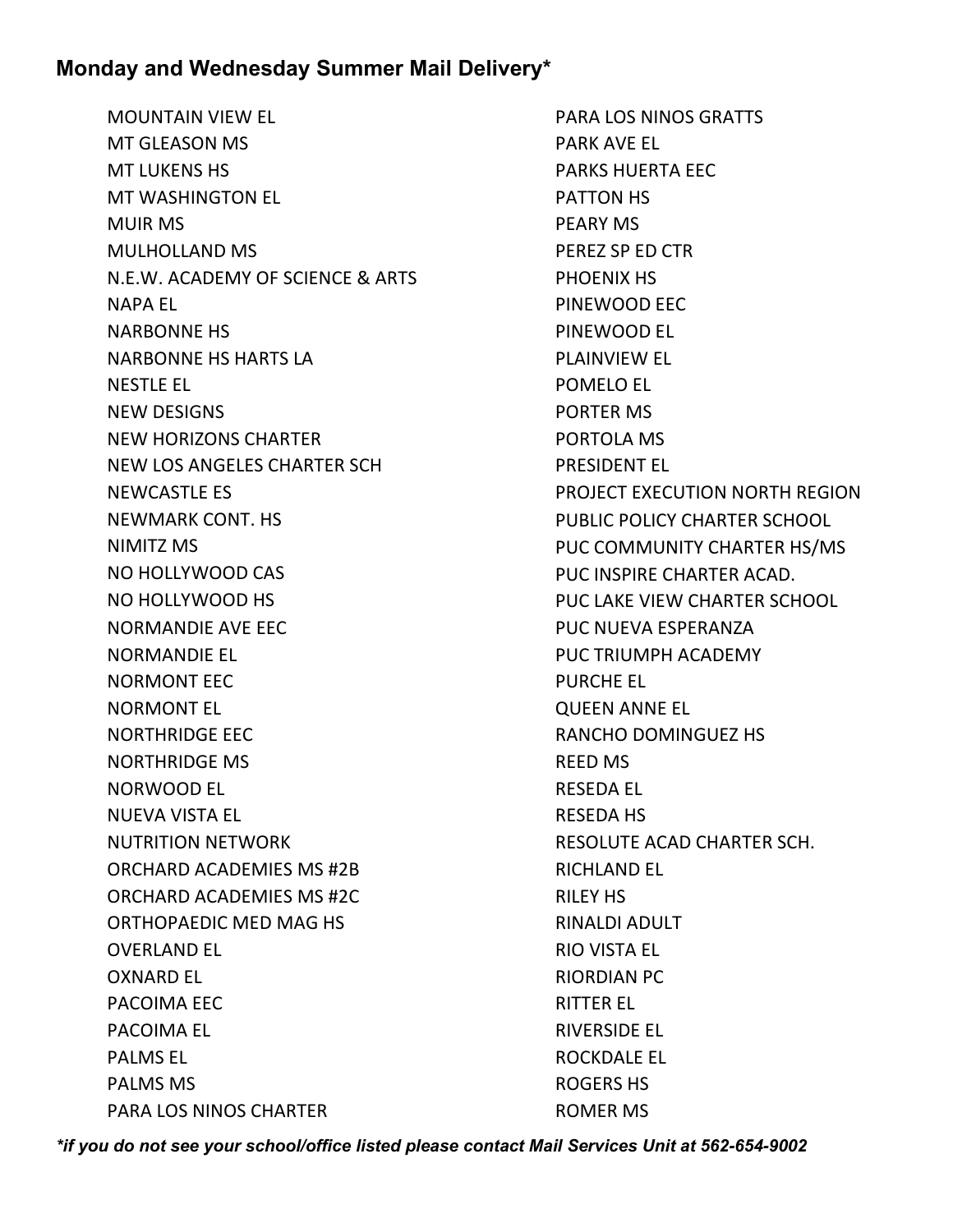ROOSEVELT HS ROP CENTER ROSEWOOD EL ROYBAL-ALLARD EL SALVIN SP ED CTR SAN FERNANDO HS SAN JOSE ST SAN PASCUAL EL SAN PEDRO EL SANTA MONICA COMMUNITY CHARTER SCHOOL SANTEE HS SATICOY EL SATURN EL SCHOOL POLICE DEPARTMENT SELMA EL SENDAK EL SERRANIA EL SHENANDOAH EL SHENANDOAH ST EEC SHERMAN OAKS CES MAG SHERMAN OAKS EL SHIRLEY EL SLAWSON SE OCCUPATIONAL CENTER SOLANO EL SOTO EL SPECIAL ED STAGG EL STEM ACADEMY OF BOYLE HEIGHTS HS STEM PREP ES STUDENT DISCIPLINE PROCEEDINGS STUDENT EXPULSION SUPPORT SVCS STUDENT MEDICAL SERVICES/PHYSICIAN SERVIC SUNLAND EL SUNRISE EL SYLVAN PARK EEC SYLVAN PARK EL SYNERGY QUANTUM ACAD TARZANA EL

TELFAIR AVE EEC TELFAIR EL TELFAIR HEALTH CTR/HART HEALTH THE SCIENCE ACAD. STEM MAG TOLAND WAY EL TOLUCA LAKE EEC TOLUCA LAKE EL TOPANGA EL TORRES HS TORRES-ELA PERFORMING ARTS ACA TORRES-ELA RENAISSANCE ACA TORRES-ENGINEERING/ TECH ACA TORRES-HUMANITAS ACA ARTS/ TECH TORRES-SOCIAL JUSTICE LEADERSHIP ACA TRANSPORTATION BRANCH TULSA EL UNION AVE EL UNIVERSITY PATHWAYS MED. MAG. HS UNIVERSITY PREP VALUE CHARTER HS USC EDNOVATE-BRIO COLLEGE PREP USC HYBRID HS USC MAGNET VALLEY ACAD OF ARTS AND SCI VALLEY ALTERNATIVE VALLEY CHARTER EL VALLEY MENTAL HEALTH VALLEY VIEW EL VALLEY/ WEST CLASSIFIED PERSONNEL VALOR ACADEMY EL VAN GOGH EL VAN NESS EL VAN NUYS EL VAN NUYS MS VAN NUYS HS VANALDEN AVE EEC VANALDEN EL VAUGHN NEXT CENTURY LC VAUGHN STREET EEC